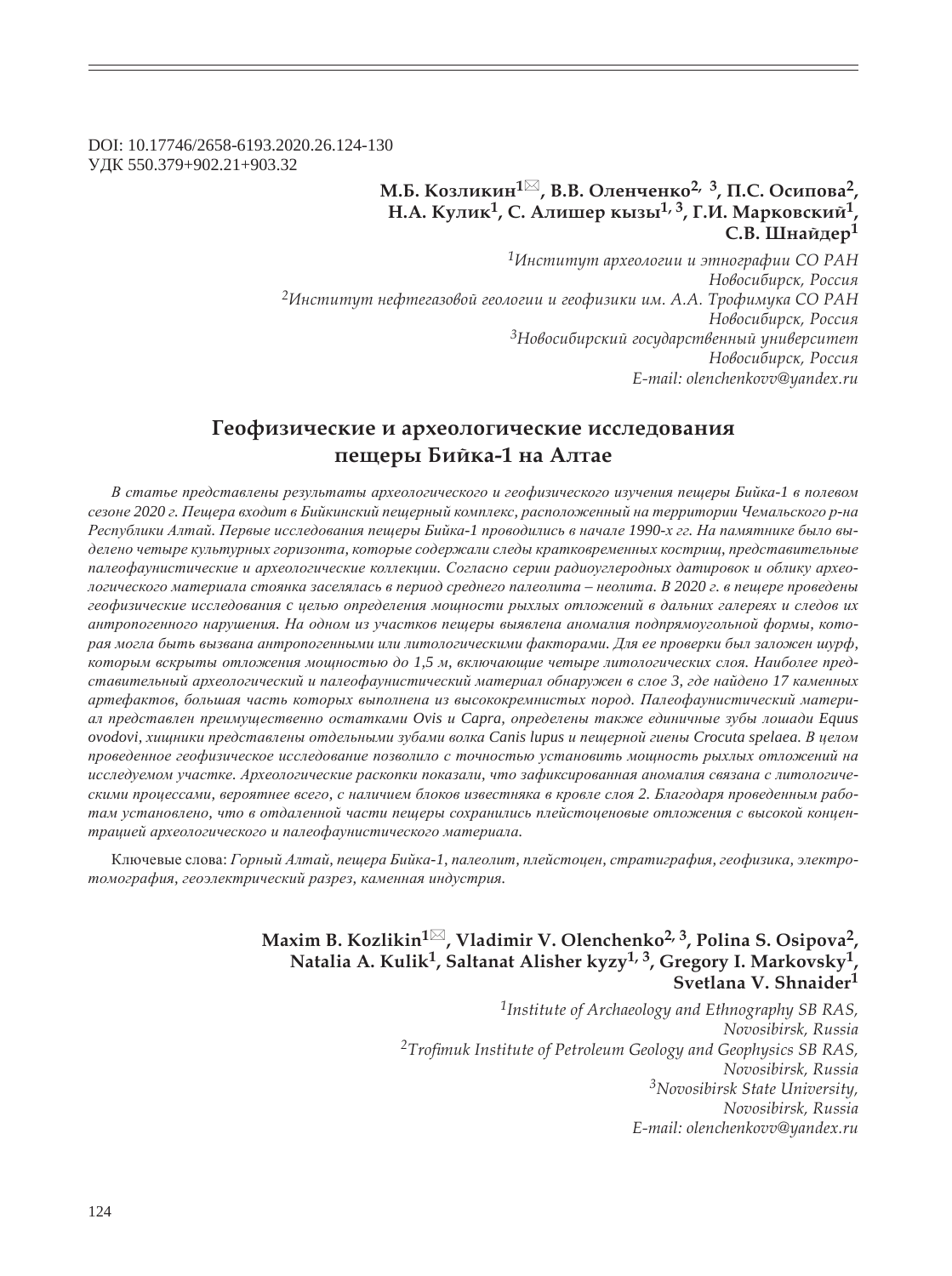## **Geophysical and Archeological Research of Biyka-1 Cave in Altai**

*The article provides the results of the archeological and geophysical study of the Biyka-1 cave in 2020. The cave is a part of the Biykinskiy cave complex located in the territory of the Chemal region in the Altai Republic. The first studies of the Biyka-1* cave were carried out in the early 1990s. Four cultural horizons were identified in the cave, which contained short-term fair *places, representative paleofaunal and archaeological collections. According to a series of radiocarbon dates and typological analysis of lithic industries, the cave was inhabited in the Middle Paleolithic to Neolithic period. In 2020, a geophysical study was carried out in the cave to determine the deepness of sediments in the cave's galleries and traces of their disturbance. In one cave's section a rectangular anomaly was defined, which could be caused by anthropogenic or lithological factors. To check it, a pit was dug, which exposed deposits up to 1.5 m thick, including four lithological layers. The most representative archaeological and paleofaunal materials are represented in Layer 3, where 17 lithic artifacts were found, most of which are made of high-quality siliceous raw material. Paleofaunal material is represented primarily by Ovis and Capra, single teeth of horse (Equus ovodovi) are also identified, predators are represented by individual teeth of wolf (Canis lupus) and cave hyaena (Crocuta spelaea). In general, the conducted geophysical study allowed determining with accuracy the deepness sediments in the investigated area. Archaeological excavations have shown that the recorded anomaly is associated with lithological processes, most likely, with blocks of limestone on the top of Layer 2. Based on this work, it was determined that the cave's galleries contain the Pleistocene sediments with a high concentration of archaeological and paleofaunal materials.*

Keywords: *Altai Mountains, Biyka-1 cave, Paleolithic, Pleistocene, stratigraphy, geophysics, electrotomography, geoelectric section, lithic industry.*

Пещера Бийка-1 и гроты Бийка-2–6 составляют Бийкинский пещерный комплекс на территории Чемальского р-на Республики Алтай. Пещера и гроты были открыты в 1989 г. Г.Я. Барышниковым. Археологические исследования на памятниках проводились в 1993 и 1994 гг. под руководством В.Т. Петрина и Т.И. Нохриной [Археология..., 1998]. Объекты комплекса приурочены к правому склону долины р. Бийка, которая является правым притоком р. Катунь. Карстовые полости выработаны по трещинам в известняковом массиве, имеют южную экспозицию, возвышаются на абсолютных отметках  $720 - 730$  M.

Наиболее перспективными для дальнейших исследований оказались пещера Бийка-1 и грот Бийка-2, в которых геологическими шурфами 1991 г. были вскрыты отложения, содержащие археологические материалы палеолитического облика [Там же]. Пещера Бийка-1 имеет вход высотой  $\sim$ 4 м и шириной  $\sim$ 6,7 м по капельной линии, длина всех ходов составляет 76 м. В 1993 г. в восточной половине устьевой зоны пещеры был заложен раскоп, вскрывший отложения ее предвходовой части. В стратиграфическом разрезе выделено шесть литологических слоев общей мощностью ок. 1,5 м. В процессе изучения рыхлой толщи было выделено четыре горизонта залегания находок, для которых получено несколько радиоуглеродных датировок. Контактная зона между горизонтами 3 и 4 датируется  $37000 \pm 1000$  л.н. (Bln 4981), для кровли горизонта 3 получена дата  $23480 \pm 300$  л.н. (Bln 4980) [Васильев, Рыбин, Нохрина, 2015]. Археологическая коллекция включает несколько сотен каменных артефактов, в т.ч. серию выразительных орудийных форм. По своему технико-типологическому облику каменная индустрия пещеры соотнесена с периодами верхнего и среднего палеолита [Археология..., 1998]. Были также промыты все отложения из геологических шурфов. В отвале из шурфа № 2, расположенного в 7 м от входа в пещеру, обнаружен фрагмент костяной основы вкладышевого кинжала, который, наряду с радиоуглеродной датой 5235 ± 140 л.н. (СОАН-3614) по древесному углю из кострища № 1 [Нохрина, Чеха, 2013], свидетельствует о наличии в пещере неолитического комплекса.

В 2020 г. с целью выявления перспективных участков для будущих раскопок в пещере Бийка-1 были проведены геофизические исследования, основной задачей которых являлось определение мощности рыхлых отложений, заполняющих отдаленные от входа галереи, а также обнаружение аномалий, связанных с антропогенной деятельностью. Исследования выполнены методом электротомографии в двумерной (2D) и трехмерной (3D) модификациях. Измерения проводились с помощью многоканальной аппаратуры Скала-64к15, количество электродов – 64, шаг между электродами – 0,5 м, максимальная глубинность исследований составила 5 м. Последовательность подключения электродов соответствовала трехэлектродной прямой и обратной установке.

Профили 2D-электротомографии расположены по длинной оси галереи (рис. 1, *1*), длина профилей составила 15,5 м. Перед входом в галерею была разбита площадка для 3D-измерений электрического поля. Предполагалось, что в этом месте может находиться погребение. Зондирования были выполнены по сети  $0.5 \times 0.5$  м, размер площадки составил  $3,5 \times 3,5$  м (рис. 1, 2). Обработка данных проводи-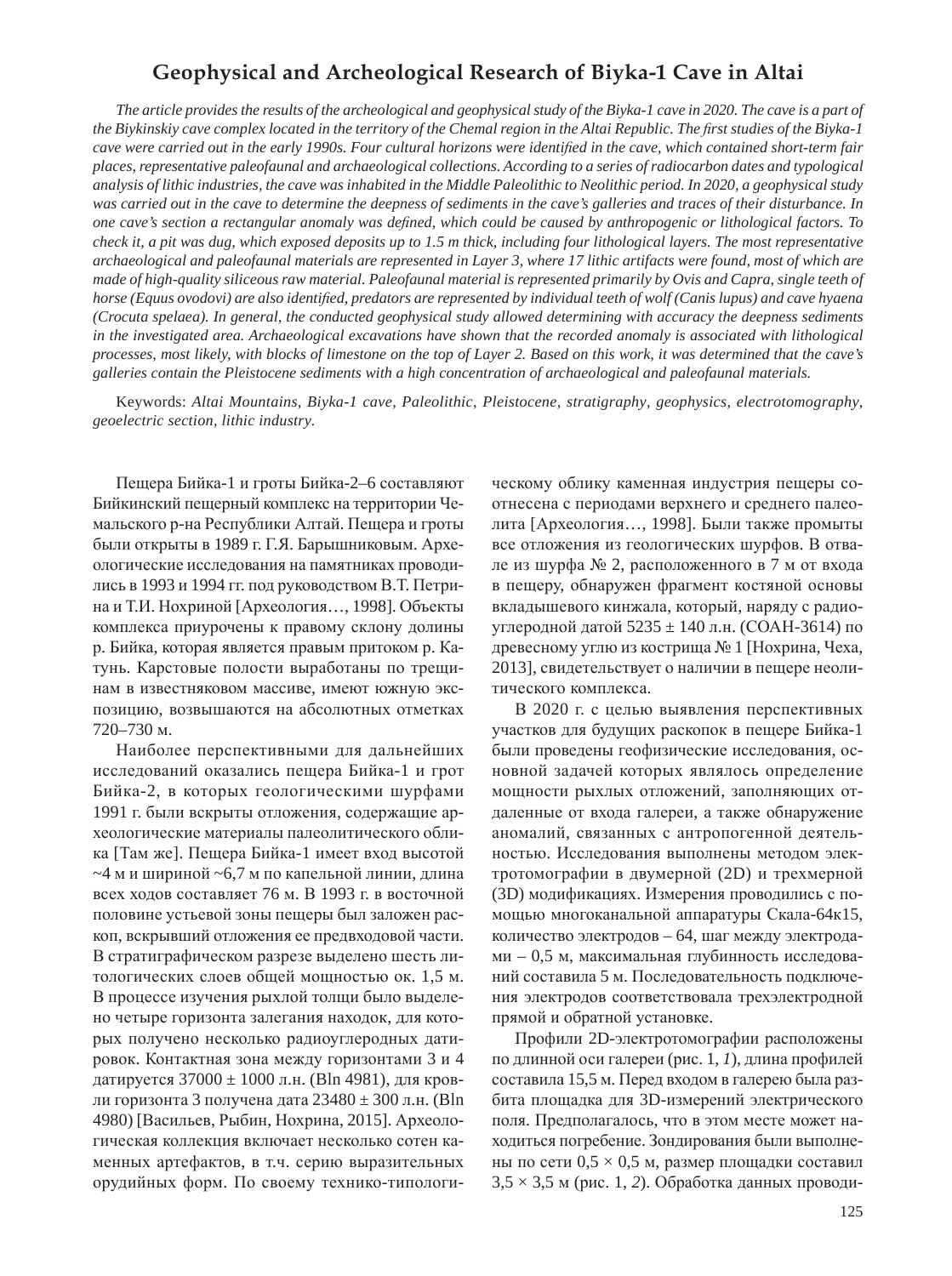

*Рис. 1*. План пещеры Бийка-1 (по: [Археология..., 1998]) и схема расположения профилей электротомографии и площадки 3D-измерений (1); схема расположения электродов на площадке трехмерного зондирования (2).

лась с помощью программ двумерной и трехмерной инверсии Res2Dinv и Res3Dinv.

На полученных геоэлектрических разрезах (рис. 2) вдоль профилей № 1 и № 2 отчетливо проявилась граница между породами низкого (менее 100 Ом·м) и высокого (более 500 Ом·м) удельного электрического сопротивления (УЭС). Породы низкого УЭС представлены рыхлыми пещерными отложениями. Их сопротивление изменяется в пределах от 7 до 300 Ом·м в зависимости от влажности и гранулометрического состава. Наиболее низкие значения УЭС отмечены на увлажненных участках, где осадки смачиваются водой высокой минерализации, капающей со свода пещеры. Повышенное УЭС рыхлых отложений означает преобладание щебня в их составе. Коренные породы имеют очень высокое электросопротивление, достигающее нескольких десятков тысяч Ом·м.

Анализ разрезов показал, что мощность рыхлых отложений в галерее не превышает 1 м. Максимальная глубина кровли коренных пород на профиле № 1 (рис. 2, *1*) достигает 0,7 м в интервале 0–4 м (кв. Ж–И/17). В глубине галереи мощность рыхлых осадков составляет 0,3–0,4 м. Повышение УЭС отложений на этом участке связано, скорее всего, с увеличением содержания щебня.

На профиле № 2 (рис. 2, 2) в интервале 0–12 м мощность осадочного чехла составляет 0,7 м с локальным углублением до 1 м в интервале 2–3 м (кв. Б-13 и В-14). Выявленное углубление в коренных породах, возможно, является перспективным для обнаружения археологических и фаунистических материалов, что в дальнейшем будет верифицировано в ходе раскопочных работ. В интервале 13,0-15,5 м профиля № 2 коренные породы практически выходят на поверхность.

Анализ карт распределения УЭС (рис. 3) показал, что до глубины 0,7 м центральная часть исследованной площадки сложена низкоомными рыхлыми отложениями, породы высокого УЭС выступают лишь по бокам и отражают строение коренных стен пещеры. На карте изоом по глубине 0,3 м (рис. 3, 1) в квадрате 3-16 выделена локальная аномалия повышенного УЭС. На картах изоом по глубинам 0,7 и 1,0 м (рис. 3, 2, 3) доля осадков высокого УЭС возрастает, что связано с преобладающим распространением коренных пород на этих высотных отметках. На кв. Е-15 и И-16 аномалии низкого УЭС показывают участки углубления в скальном ложе.

Общее представление о поверхности скального основания под толщей рыхлых отложений дает 3D-модель удельного сопротивления среды (рис. 4). Серая изоповерхность 100 Ом·м определяет границу между рыхлыми отложениями и коренными породами. В районе точек 7–10, 23–26, 39, 40 поверхность коренных пород погружается. В обла-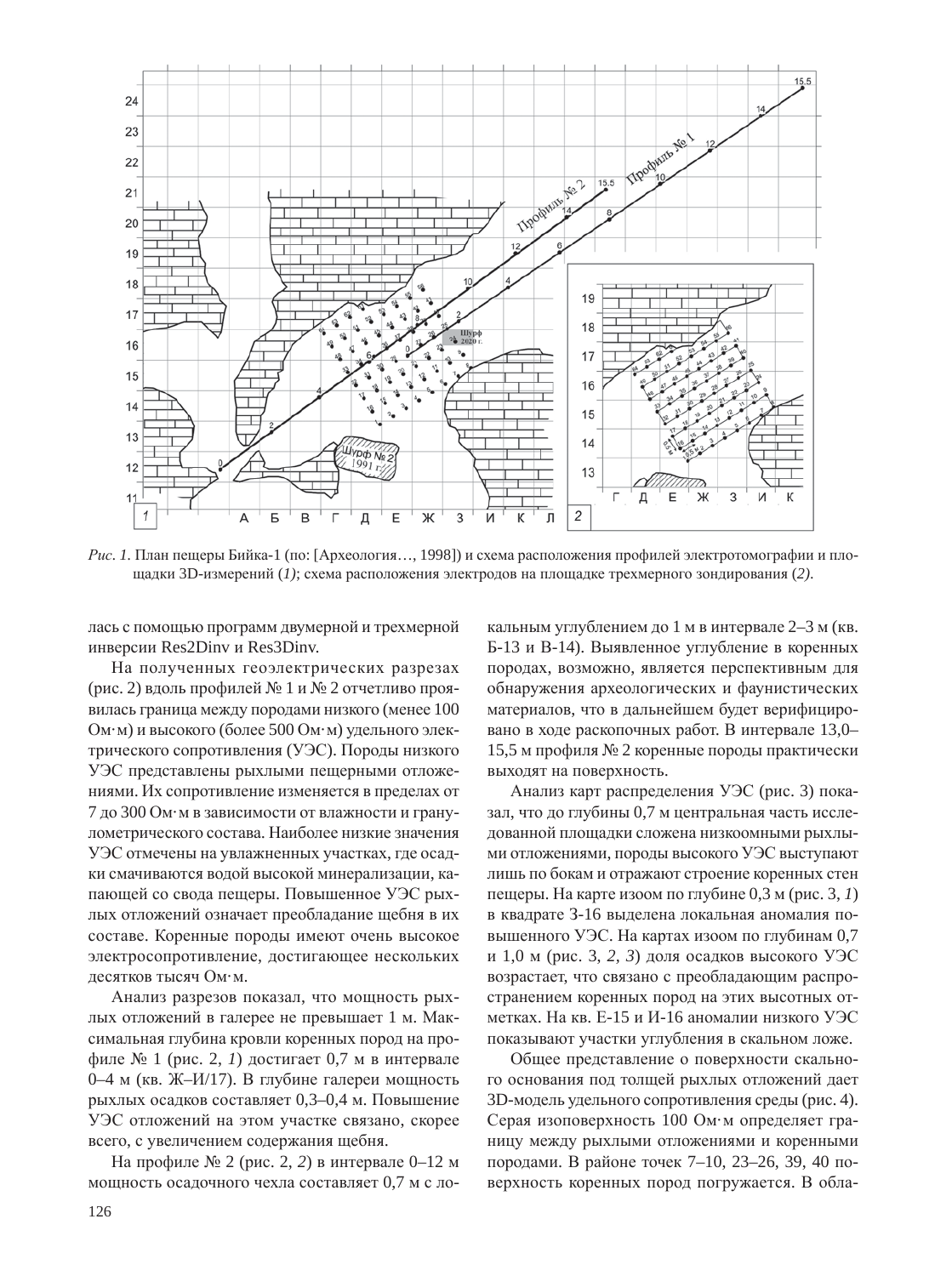



Рис. 3. Карты удельного электрического сопротивления на глубине 0,3 м (1), 0,7 м (2), 1 м (3) и 1,4 м (4).

сти точек 21, 28, 37 выделен перешеек между противоположными стенками пещеры, который отмечен полосой повышенного УЭС (см. рис. 3, 3).

Трехмерная томография показала, что в галерее присутствуют зоны с мощностью рыхлых отложений до 1,0–1,5 м (квадраты Е-15, И-15, Д-16, И-16). На участке в пределах кв. 3-16, где была зафиксирована одна из аномалий УЭС, заложен шурф площадью  $0.5 \times 1.0$  м для установления ее генезиса. Раскопочные работы показали, что зона повышенного УЭС здесь не связана с антропогенной деятельностью. Аномалия была вызвана литологическими факторами – обогащением слоя щебнем и глыбами. Вскрытые шурфом отложения мощностью до 1 м состоят из четырех стратиграфических подразделений.

 $Cu\tilde{u}$  1 (5–20 см) – суглинки серо-коричневые, светлые, с включением известнякового щебня и глыб, с тонкими линзами железомарганцевой цементации.

*Слой* 2 (5–10 см) – суглинок серый, в верхней части слоя обогашенный обломочным шебнистым



материалом с отдельными глыбами до 30 см в максимальном измерении. Во включениях отмечены также единичные фрагменты костей.

*Слой 3* (50–60 см) – суглинок коричневый, с включением известнякового щебня в верхней части слоя, в нижней – многочисленных фрагментов костей.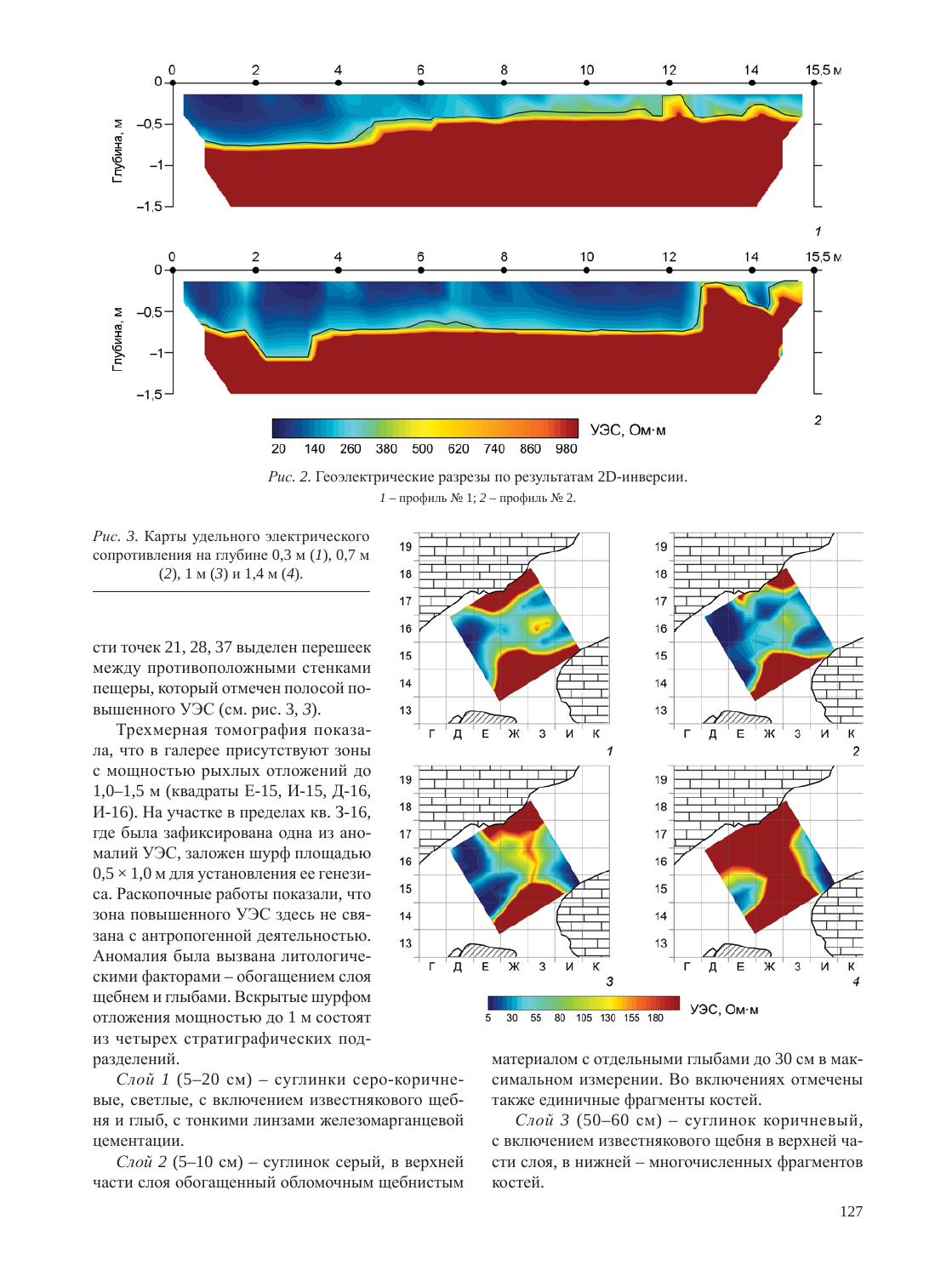

Рис. 4. 3D-модель распределения удельного электрического сопротивления.

*Слой 4* (5–10 см) – суглинок коричневый, плотный, тяжелый, без обломочного материала, с редкими фрагментами костей. Покрывает скальное дно пещеры.

Небольшая коллекция каменных артефактов, насчитывающая 17 экз., обнаружена в слое 3. Отщепы (11 экз.) представлены сколами мелкого и среднего размера с фасетированной (рис. 5, 4) или двухгранной, в единичных случаях с гладкой, точечной или линейной остаточной ударной площадкой с прямой или обратной редукцией карниза. Дорсальная огранка – продольная однонаправленная, бинаправленная (рис. 5, 7) или неопределимая. В числе сколов – крупный треугольный отщеп с выпуклой тщательно фасетированной площадкой и конвергентной огранкой (рис. 5, 9), схожий с леваллуазскими остриями. Половина изделий имеет изогнутый профиль, остальные – прямые. Одним экземпляром представлен медиальный фрагмент пластины. Технический скол представлен полуреберчатым снятием (рис. 5, 2). Дополняют коллекцию три осколка и плитка сланца.

Изделия с вторичной обработкой включают боковой скребок на техническом сколе (рис. 5, 2), проколку на дистальном фрагменте удлиненного скола (рис. 5, 3), отщепы с мелкой дорсальной краевой эпизодической ретушью (рис. 5, 1, 6–8), фрагмент пластины с мелкой регулярной дорсальной ретушью по краям (рис. 5, 5). Каменная индустрия в полной мере соответствует комплексу, исследованному на предыдущих этапах работ на памятнике, где также отмечены пластинчатые изделия и сколы леваллуазского облика [Васильев, Рыбин, Нохрина, 2015; Нохрина, Смычагина, Лбова, 2015].

За исключением плитки из хлоритового сланца с твердостью 4,5 по шкале Мооса, все остальные отдельности в коллекции 2020 г. представлены однотипными осадочными высококремнистыми породами с твердостью не ниже 6,5 по шкале Мооса. Эти породы имеют окраску от темно-серой, почти черной, до светло-серой, массивную текстуру, тонкозернистую или скрытокристаллическую структуру и связаны между собой промежуточными по цвету и структуре разностями, что позволяет рассматривать их как принадлежащие к единой осадочной толще. Более точная диагностика кремнистых пород артефактов требует дальнейших исследований с изготовлением петрографических шлифов.

Расположение пещеры в районе, сложенном терригенными отложениями кембро-ордовикской горноалтайской свиты (песчаниками, аргиллитами, глинистыми сланцами, с редкими линзами гравелитов и конгломератов) и тектоническими блоками венд-нижнекембрийской эсконгинской свиты, в составе которой преобладают известняки и доломиты, силицитолиты, алевролиты и глинисто-кремнистые сланцы, однозначно свидетельствует в пользу местного источника каменного сырья артефактов – силицитолитов эсконгинской свиты.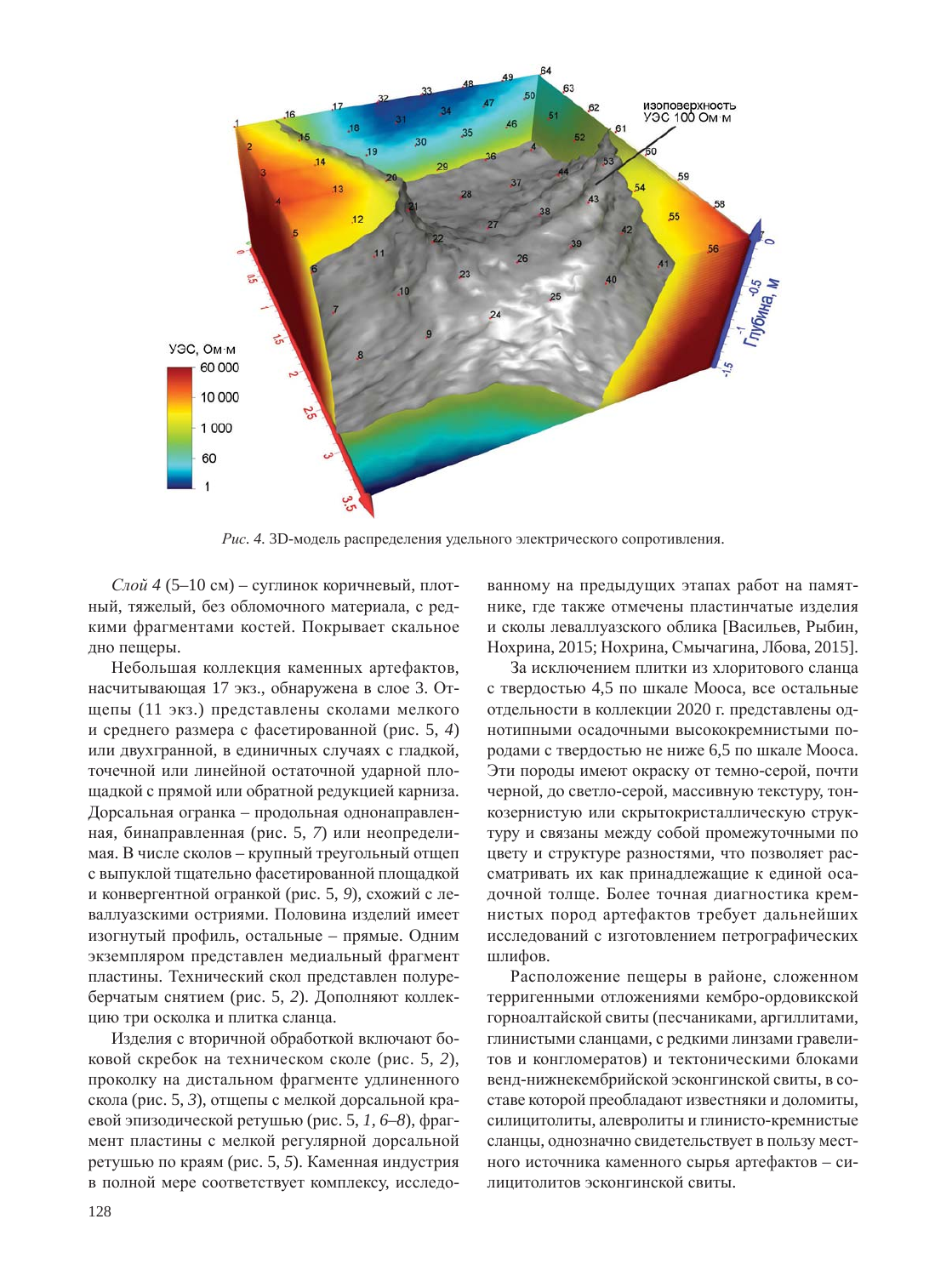

Рис. 5. Каменный инвентарь из слоя 3 пещеры Бийка-1.  $1, 6–8$  – отщепы с ретушью;  $2$  – скребок;  $3$  – проколка;  $4$  – отщеп;  $5$  – пластина с ретушью;  $9$  – леваллуазское острие.

Помимо каменных артефактов в пределах слоя 3 обнаружены фаунистические материалы. Определимые остатки (определения выполнены канд. биол. наук С.К. Васильевым) включают в основном целые или фрагментированные зубы, реже – кости посткраниального скелета. Хищники представлены отдельными зубами волка *Canis lupus* и пещерной гиены Crocuta spelaea. Наиболее многочисленны в коллекции остатки сибирского горного козла *Capra sibirica* (14 экз.), одним экземпляром представлен зуб архара Ovis ammon, кости и зубы Capra или Ovis насчитывают 30 экз. От лошади Equus *ovodovi* найдено два зуба. Характерная сохранность и видовой состав фауны, в первую очередь наличие остатков пещерной гиены, указывают на плейстоценовый возраст вмещающих отложений. В целом полученная коллекция полностью соответствует палеофаунистическому спектру, изученному на предыдущем этапе работ на стоянке [Васильев, Рыбин, Нохрина, 2015].

Проведенное геофизическое зондирование показало высокую перспективность использования этого метода для определения конфигурации скального основания в пещерных археологических объектах. С большой точностью была установлена мощность рыхлых отложений на одном из отдаленных участков стоянки. Дальнейшей разработки требует проблематика интерпретации различного рода аномалий, которые могут быть как связаны с антропогенной деятельностью, так и обусловлены свойствами осадка. Раскопочные работы, проведенные на небольшой площади, показали высокую концентрацию археологических и палеонтологических материалов в плейстоценовых отложениях в глубине пещеры.

### **Благодарности**

Полевые археологические исследования и геофизические работы выполнены при поддержке проектов РФФИ № 17-29-04122 офи-м и МК-2790.2019.6, лабораторные исследования выполнены по проекту НИР № 0329-2019-0001 «Заселение первобытным человеком Северной Азии: культурный и экологический контекст».

#### Список литературы

Археология, геология и палеогеография плейстоцена и голоцена Горного Алтая / А.П. Деревянко, А.К. Агаджанян, Г.Ф. Барышников, М.И. Дергачева, Т.А. Дупал, Е.М. Малаева, С.В. Маркин, В.И. Молодин, С.В. Николаев, Л.А. Орлова, В.Т. Петрин, А.В. Постнов, В.А. Ульянов, И.К. Феденева, И.В. Форонова, М.В. Шуньков. - Новосибирск: Изд-во ИАЭТ СО РАН, 1998. - 176 с.

Васильев С.К., Рыбин Е.П., Нохрина Т.И. Фаунистические остатки из отложений пещеры Бийка-1